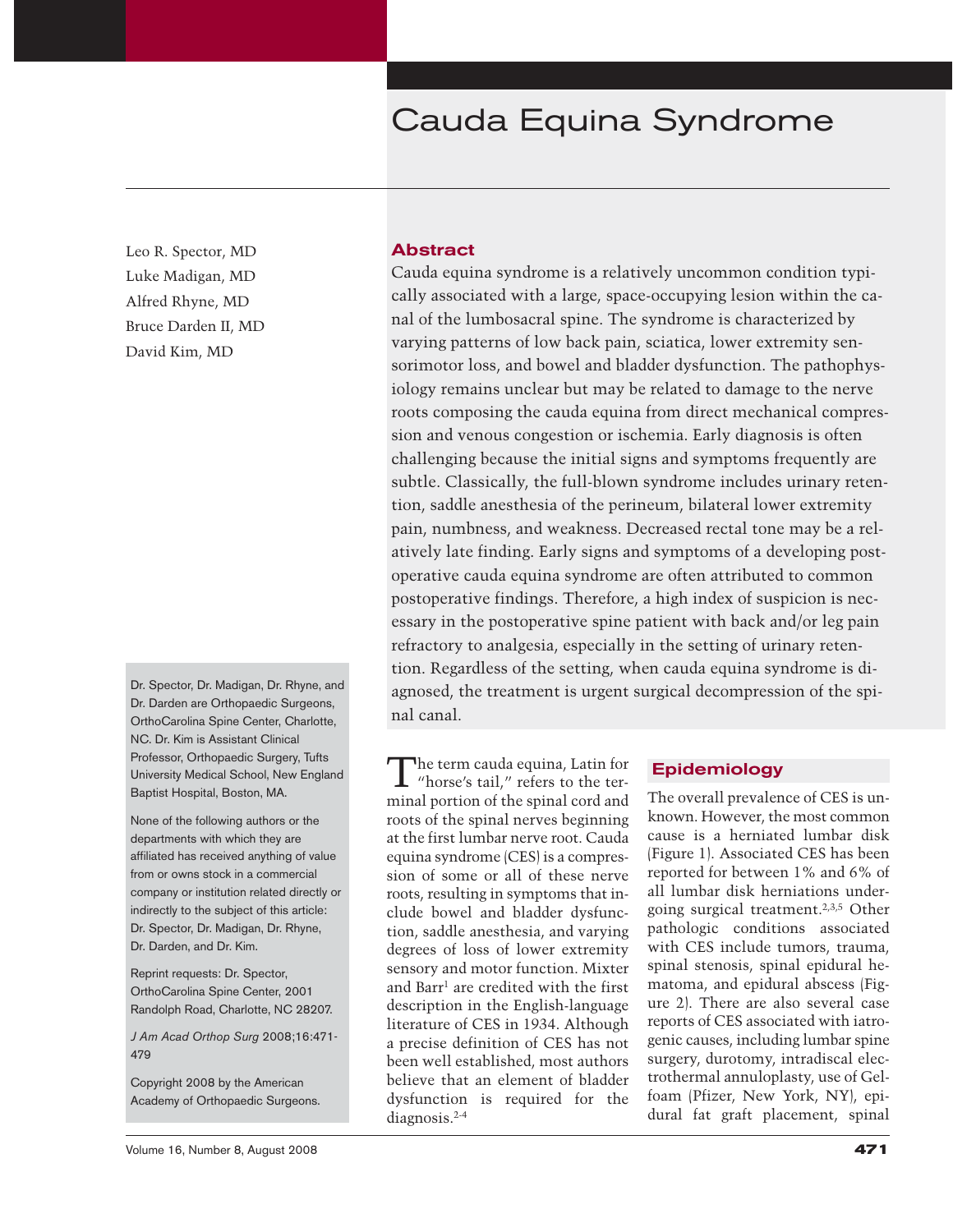

**Figure 2**

Illustration of large central disk herniation. **A**, Axial view. **B**, Sagittal view of lumbar spine. (Adapted with permission from Lemma MA, Herzka AS, Tortolani PJ, Carbone JJ: Cauda equina syndrome secondary to lumbar disk prolapse, in Vaccaro A, Betz RB, Zeidman SM [eds]: *Principles and Practice of Spine Surgery*. Philadelphia, PA: Mosby, 2003, pp 347-353.)

Sagittal T2-weighted MRI scan of an epidural abscess in a patient who presented with back pain and a fever of unknown origin.

manipulation, and elective extremity orthopaedic surgery6-16 (Table 1).

## **Pathophysiology**

In adults, the spinal cord terminates between the T12 and L2 vertebrae, most commonly at the level of the L1 vertebral body. The caudal end of the spinal cord is the conus medullaris and is attached to the coccyx by a thin nonneural filament, the filum terminale. The conus contains the cell bodies and dendrites of the exiting L5 to S3 nerve roots. The cauda equina is a collection of peripheral nerves (L1 to S5) in a common dural sac within the lumbar spinal canal. During development, the spinal cord appears to migrate proximally because of the relatively greater growth of the vertebral spinal column. As a result, the first nerve roots that contribute to formation of the cauda equina, the L1 nerve roots, actually exit the spinal cord at the

T10 vertebral level. The L2 and L3 nerve roots exit the spinal cord opposite the T11 vertebral body. Neurophysiologically, lesions involving the cauda equina are lower motor neuron lesions. Therefore, patients with CES may demonstrate varying degrees of lower extremity muscle weakness and sensory disturbance as well as decreased or absent reflex $es<sup>17</sup>$ 

Neurogenic bladder dysfunction is an essential element of CES. The innervation of the bladder is complex, having components of parasympathetic, sympathetic, and somatic nerves. The detrusor urinae muscle and internal sphincter of the bladder are smooth muscles. They are controlled by the parasympathetic nervous system via the second, third, and fourth sacral nerve roots and the sympathetic nervous system via the hypogastric plexus (T11-L3). The parasympathetic system promotes emptying of the bladder by

causing contraction of the detrusor urinae muscle and relaxation of the internal sphincter. The reverse is true of the sympathetic system, which promotes storage by relaxing the detrusor urinae muscle and contracting the internal sphincter. The external sphincter of the bladder is a striated muscle that is controlled by the pudendal nerve, which arises from the second, third, and fourth sacral nerves.<sup>17</sup>

Bladder dysfunction can be divided into two broad categories: retention and incontinence. The nerves form a complex set of reflex arcs that control bladder function. CES causes a lower motor neuron lesion that interrupts the nerves forming those reflex arcs. Consequently, patients lose both sensory and motor innervation to the bladder. They are unable to sense the expansion of the bladder as it distends. Furthermore, they are not able to contract the detrusor urinae muscles and relax the sphincter muscles to allow empty-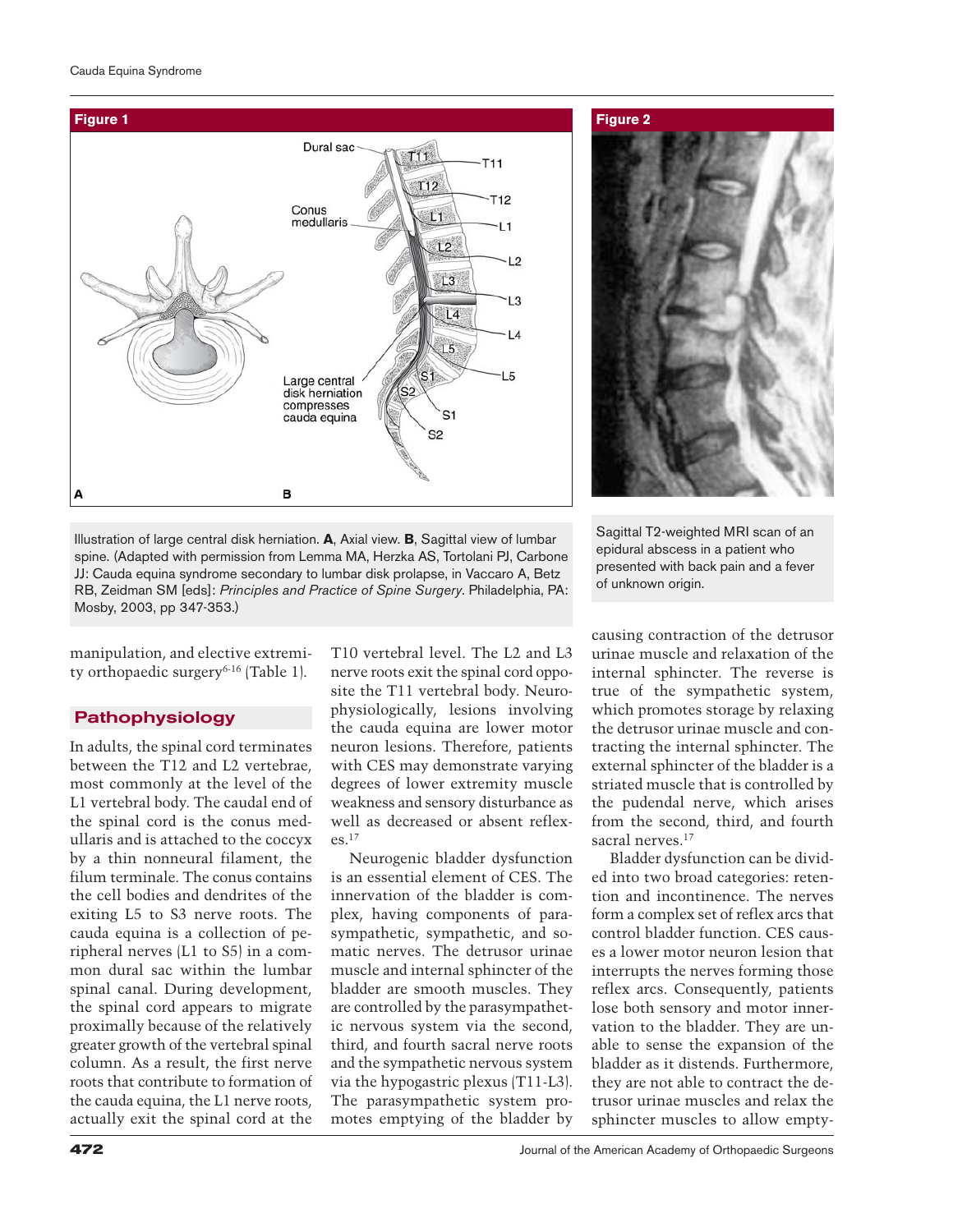ing. The loss of contraction and sensation leads to urinary retention and eventually to overflow incontinence.17

Several theories have been proposed regarding the pathophysiologic processes leading to actual neural injury in CES. The nerve roots that form the cauda equina appear to be particularly susceptible to injury from mechanical compression. Unlike peripheral nerves that are protected by a series of successive layers of connective tissue known as the epineurium, perineurium, and endoneurium, the nerve roots of the cauda equina have only one layer, the endoneurium. In the cauda equina, the layers equivalent to the perineurium and epineurium are cerebrospinal fluid and the dura sac, respectively. This relative lack of protection leaves the nerve roots of the cauda equina particularly susceptible to traumatic injury.

Ischemic injury has long been considered a principal factor in the pathophysiology of CES. The main arterial blood supply to the spinal cord consists of the anterior spinal artery and the paired dorsolateral spinal arteries. The arterial blood supply to the nerve roots is less well defined. Parke et al<sup>18</sup> performed a vascular injection study on 11 perinates. Each nerve root was found to receive its intrinsic blood supply from both distal and proximal radicular arteries, which anastomosed in the proximal one third of the nerve root. Distal radicular arteries are branches of the ciliary ganglionic plexus of the spinal artery. The ventral proximal radicular arteries branch from the vasa corona and receive their blood supply from the anterior spinal artery. Dorsal proximal radicular arteries are immediate branches of the posterior spinal artery. Furthermore, the authors noted a U-shaped region of relative hypovascularity below the level of the conus correlating with areas of vascular anastomoses in the cauda equina. The authors speculated that this roots also impairs nutrition of neural tissue. In a porcine model, Olmarker and colleagues<sup>19,20</sup> demonstrated that mechanical compression of the nerve roots of the cauda equina causes a decrease in nutrient delivery to the nerve by reducing both blood flow and nutrient diffusion from the surrounding cerebrospinal fluid.

area of relative hypovascularity pro-

The nerve damage in CES may be the result not only of direct mechanical compression but also a secondary, so-called closed compartment syndrome. Rydevik et al<sup>21</sup> demonstrated that mechanical compression of the nerve roots causes an intraneural edema, which directly causes nerve damage and secondarily results in an increase in intraneural pressure. When the intraneural pressure becomes greater than the perfusion pressure of the nerve root, nerve root ischemia and additional injury occur. In a porcine model, Olmarker and Rydevik<sup>22</sup> demonstrated that the damaging effects of venous stasis were more pronounced in twolevel compression compared with single-level compression; they postulated that this was because singlelevel compression allowed blood to drain away in one direction, whereas this was not possible between two compressed levels.

In a dog model of CES, Delamarter et al<sup>23</sup> analyzed neurologic recovery following immediate, early, and delayed decompression of the cauda equina. Initially, 75% canal compromise was maintained for varying lengths of time (1 second, 1 hour, 6 hours, 24 hours, and 1 week); then surgical decompression was performed. The authors found no significant difference in recovery of somatosensory evoked potentials or neurologic function and no difference in histopathologic appearance of tissue specimens based on the timing of decompression. They con-

## **Table 1**

#### **Causes of Cauda Equina Syndrome**

| Herniated lumbar disk             |  |  |
|-----------------------------------|--|--|
| Spinal stenosis                   |  |  |
| Tumor                             |  |  |
| Trauma                            |  |  |
| Spinal epidural hematoma          |  |  |
| Spinal epidural abscess           |  |  |
| Iatrogenic causes                 |  |  |
| Intradiscal electrothermal        |  |  |
| annuloplasty                      |  |  |
| Use of Gelfoam (Pfizer, New York, |  |  |
| NY)                               |  |  |
| Durotomy                          |  |  |
| Spinal surgery                    |  |  |
| Epidural fat graft                |  |  |
| Spinal manipulation               |  |  |
| Elective extremity orthopaedic    |  |  |
| surgery                           |  |  |

cluded that the findings did not support an association between early decompression of CES and improved neurologic recovery.

## **Postoperative Spine Patient**

In lumbar diskectomy, injury to the cauda equina can occur during surgery from direct damage to the nerves, especially from excessive retraction of the dural sac, or postoperatively as a result of the development of a hematoma. Henriques et al14 reported on five cases of postoperative CES following surgery for lumbar disk herniation. All five patients had a relative spinal stenosis at the involved level. Surgical reexploration within 24 hours failed to identify a compressing hematoma, retained disk material, or any other apparent cause of ongoing thecal sac compression. The authors concluded that the underlying cause was relative spinal stenosis in combination with postoperative tissue edema. They hypothesized that these factors may contribute to venous congestion and nerve root ischemia.<sup>14</sup>

Although CES usually develops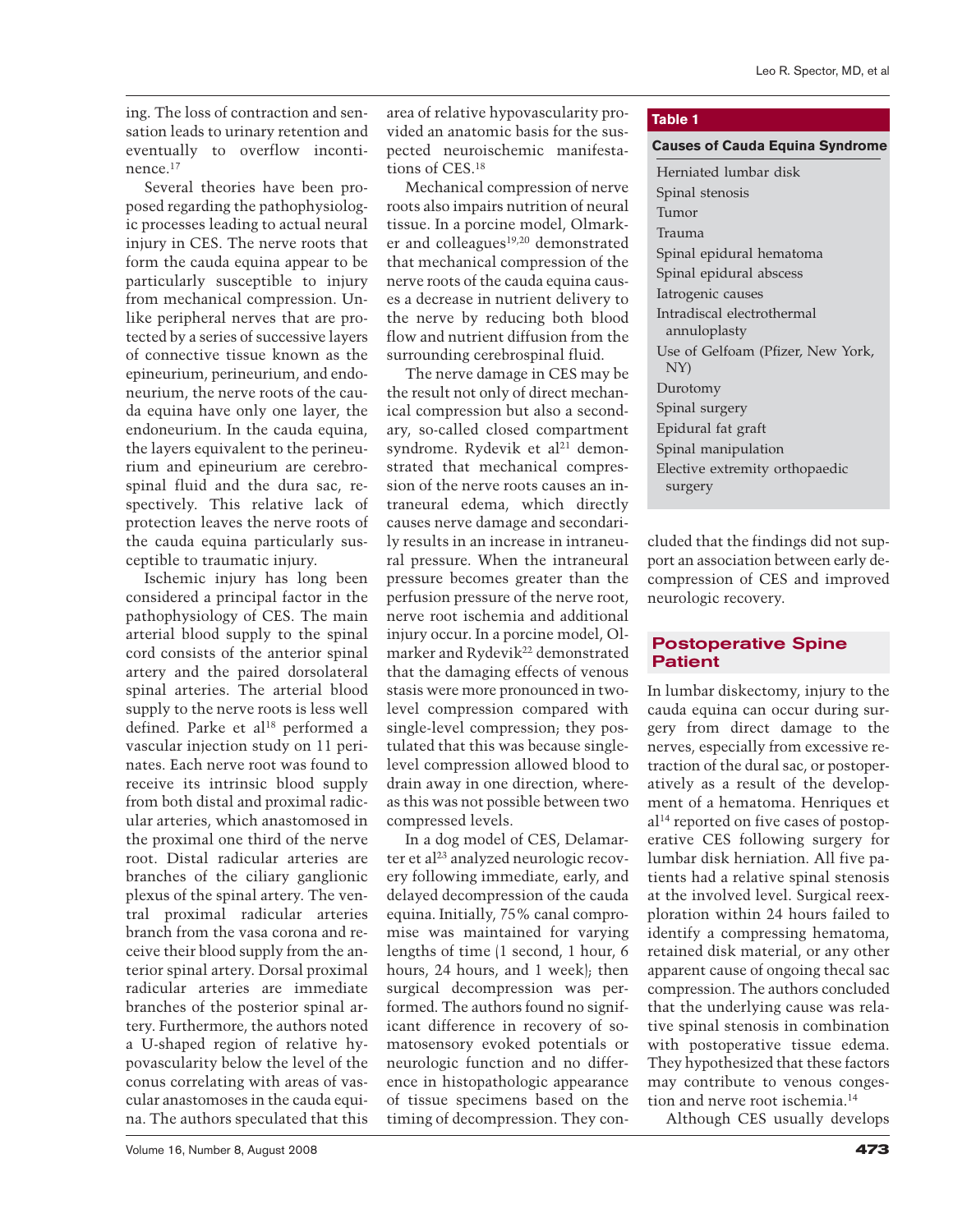within the first 24 hours after surgery, it has been reported to occur as late as 7 days postoperatively.12-14,24-26 Jensen24 reported two cases of CES following routine lumbar spine procedures, both of which occurred within hours of the procedure. Dimopoulos et al<sup>25</sup> reported on 2 cases of CES that developed among 1,072 patients undergoing lumbar microdiskectomy over a 3-year period. In both patients, surgery was performed at a proximal level: L2-3 in one patient and L3-4 in the other. In both cases, somatosensory evoked potentials abruptly decreased during the procedure. In the first patient, clinical findings consistent with CES were noted immediately following emergence from anesthesia; in the second patient, symptoms did not develop until 1.5 hours after the procedure.

McLaren and Bailey<sup>13</sup> reported six cases of postoperative CES following lumbar microdiskectomy. Symptoms developed in five patients in the recovery room but, in the sixth, not until 4 days after surgery. Five of the patients had spinal stenosis at the level of the disk protrusion that was not addressed at the time of index procedure. Four of the cases were treated with urgent decompression. In the other two cases, surgery was not performed until after the failure of nonsurgical treatment at 4 weeks in one patient and 6 months in the other. Functional bowel and bladder recovery occurred in the four patients treated with urgent decompression, whereas the other two patients continued to have bowel and bladder dysfunction.

Schoenecker et al<sup>26</sup> reported 12 cases of CES in patients undergoing in situ arthrodesis for grade III or IV spondylolisthesis. In all 12 patients, lack of control of the bladder and bowel was recognized at 2 to 7 days postoperatively. The authors attributed the delay in diagnosis to both a lack of awareness by the treating surgeon and the routine use of a urinary catheter in the postoperative

period. Five of the 12 patients made a complete recovery; the remaining 7 all had residual bowel and bladder dysfunction.

## **Anticoagulation Following Neuraxial Anesthesia**

Deep vein thrombosis (DVT) is a well-known complication of major orthopaedic lower extremity surgery. In the absence of DVT prophylaxis, the prevalence of DVT ranges from 50% for total hip arthroplasty to 80% for total knee arthroplasty.27 Postoperative DVT prophylaxis with pharmacologic anticoagulation (eg, enoxaparin, dalteparin, ardeparin) is the standard of care for hip and knee replacement surgery as well as lower extremity trauma. Many of these procedures are performed under spinal or epidural anesthesia. Anticoagulation medications should be used with caution following neuraxial anesthesia. In the United States, the current recommendation is to delay anticoagulation for 2 hours after spinal needle placement or epidural catheter removal. When there is a hemorrhagic aspirate (ie, a "bloody tap" or "traumatic tap"), anticoagulation should be delayed longer than the recommended 2 hours or avoided completely. In addition, insertion of a spinal needle should be delayed 8 to 12 hours after a prophylactic dose of low-molecular-weight heparin or heparin.28

## **Anticoagulation in the Postoperative Spine Patient**

The resumption of anticoagulation for medical conditions after elective spine surgery requires careful communication between the treating surgeon, medical practitioner, and patient. The Seventh American College of Chest Physicians Conference on Antithrombotic and Thrombolytic Therapy for elective spine surgery recommends against the routine use

of any mechanical or chemical thromboprophylaxis modality, apart from early and persistent mobilization.29 Currently, there are no specific recommendations with regard to the resumption of antithrombotics used for the treatment of medical conditions after spinal surgery. With proper supervision, antithrombotic therapy usually may be safely resumed within 48 to 72 hours of spinal surgery. The risks of postoperative bleeding and subsequent development of CES must be weighed against the risks of the patient's being off antithrombotic medication. Patients should be placed back on their regular medication without the use of a loading dose or bridging medications.

## **Clinical Presentation**

Patients with CES may present with a varying combination of signs and symptoms, including low back pain, groin and perineal pain, bilateral sciatica, lower extremity weakness, hypoflexia or areflexia, sensory deficits, perineal hypoesthesia or saddle anesthesia, and loss of bowel or bladder function.30

Bladder dysfunction is a required element. Early bladder dysfunction can be subtle and involve difficulty initiating the urinary stream. Dysfunction may then progress to urinary retention and eventually overflow incontinence, as mentioned. Before the development of CES, patients often will have prodromal symptoms of low back pain and/or unilateral sciatica, reflective of uncomplicated lumbar disk herniation or stenosis.<sup>31</sup>

Back pain is present and characteristically severe, but it may be resolving or even absent in patients with delayed presentation. Bilateral sciatica is strongly associated with CES, but unilateral lower extremity pain is a more frequent symptom at the time of initial presentation. Leg pain may even be entirely absent in some patients and may be associated with late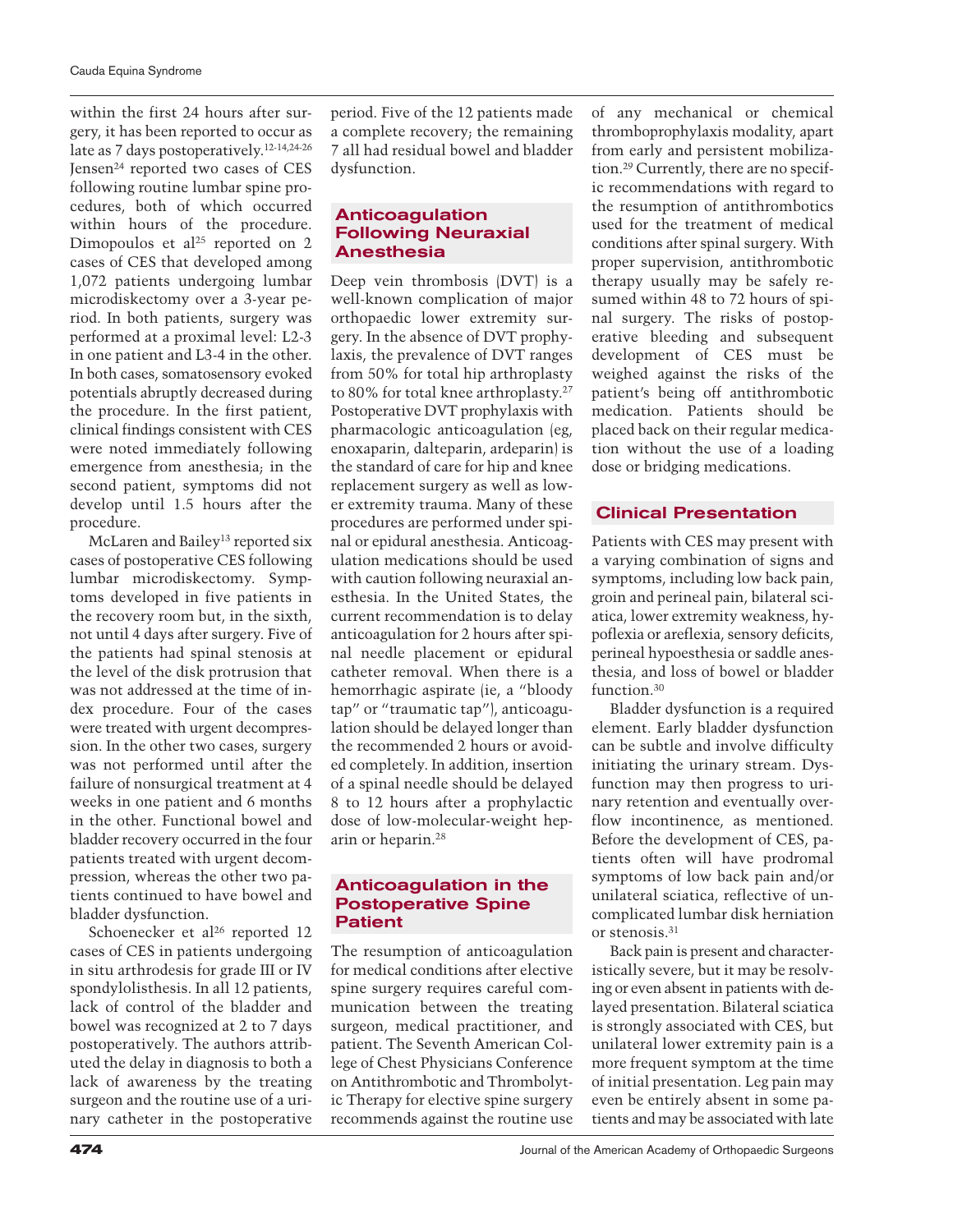presentation.32-34 Dense sensory loss involving the perineum, buttocks, and posteromedial thighs, so-called saddle anesthesia (Figure 3), is a relatively late sign of established CES and may indicate poor potential for recovery of normal bladder function.35

In a review of 31 patients with CES resulting from lumbar disk herniation, Kostuik et al<sup>2</sup> described two distinct clinical presentations of CES: acute and insidious. The acute presentation was characterized by the sudden onset of severe low back pain, sciatica, urinary retention requiring catheterization, motor weakness of the lower extremities, and perineal anesthesia. An acute central disk herniation often causes this presentation. In contrast, the insidious presentation was characterized by recurrent episodes of low back pain occurring over periods of a few weeks to years, followed by the gradual onset of sciatica, sensorimotor loss, and bowel and bladder dysfunction. This latter presentation often occurs in the setting of long-standing spinal stenosis. Multiple authors have suggested a relationship between underlying developmental spinal abnormalities and an increased risk for CES.2,3,14,36,37

The history of previous back pain in patients with insidious onset may contribute to a relative delay in diagnosis because of a tendency on the part of both patient and physician to minimize new symptoms. In the study by Kostuik et al,<sup>2</sup> average time to surgery from the onset of significant bladder dysfunction was 1.1 days in the acute-onset group versus 3.3 days in the insidious-onset group. Delay in treatment of the insidiousonset group was attributed to slower, more gradual onset of symptoms and failure to recognize developing urinary retention. Of note, most patients (17/31) presented with unilateral as opposed to bilateral sciatica. The authors also suggested that the extent of sensory deficit in the perineal area—partial, complete, unilateral, or bilateral—represented the most important prognostic indicator.2

Volume 16, Number 8, August 2008 **475**

The widely varying clinical presentation of CES is a major cause of delayed recognition of this syndrome. In a retrospective review of 44 cases, Shapiro<sup>38</sup> found that the diagnosis of CES was delayed an average of 9 days in 24 patients. Causes for delay were patient-related in 4 cases (17%) and physician-related in 20 cases (83%).

## **Patient Evaluation**

The evaluation of a patient with a suspected CES begins with a detailed history. Patients often report back and/or bilateral leg pain. The pain is usually described as progressively worsening in nature. The evaluating practitioner must inquire about any changes in the patients' bowel or bladder habits, such as difficulty voiding, urinary incontinence, and/ or loss of bowel control. The practitioner also should have a high index of suspicion in patients who are on anticoagulation therapy.

Physical examination of patients with suspected CES must include a detailed examination of the sacral nerve roots. Sensation to pinprick in the perianal region (S2-S4 dermatomes), perineum, and posterior thigh is performed. These patients typically have preserved sensation to pressure and light touch, so if discrimination is not made between pinprick and light touch sensation, then the diagnosis of CES may be missed. A rectal examination is performed on all patients with potential CES to assess the tone and voluntary contracture of the external anal sphincter. Decreased rectal tone is often an early finding in a patient with CES. Both the anal wink test and a bulbocavernosus reflex should be evaluated. The bulbocavernosus reflex is a segmental polysynaptic reflex with crossover in the sacral spinal cord (S1-3).39 The reflex is performed by applying pressure to the glans penis or clitoris and/or traction on the Foley catheter (Figure 4). A normal response involves contraction of the anal sphincter.



Illustration of saddle anesthesia. The S5, S4, and S3 nerves provide sensory innervation to the rectum, perineum, and inner thigh.

Palpation of the bladder may reveal a full bladder secondary to urinary retention (S2-S4 nerve roots). Measurement of a patient's postvoid residual volume provides an accurate assessment of urinary retention. Although Kostuik et al<sup>2</sup> asserted that urodynamic studies should be performed in all patients both preoperatively and postoperatively, such a comprehensive preoperative evaluation is often not feasible, may delay treatment, and is not widely practiced.

The postoperative spine patient presents a unique clinical scenario to the practitioner. Increasing back pain followed by unilateral or bilateral leg pain may be potential signs of developing CES. After these prodromal symptoms, patients may develop the more classic signs of CES, including saddle anesthesia and loss of bowel or bladder function. In this patient pop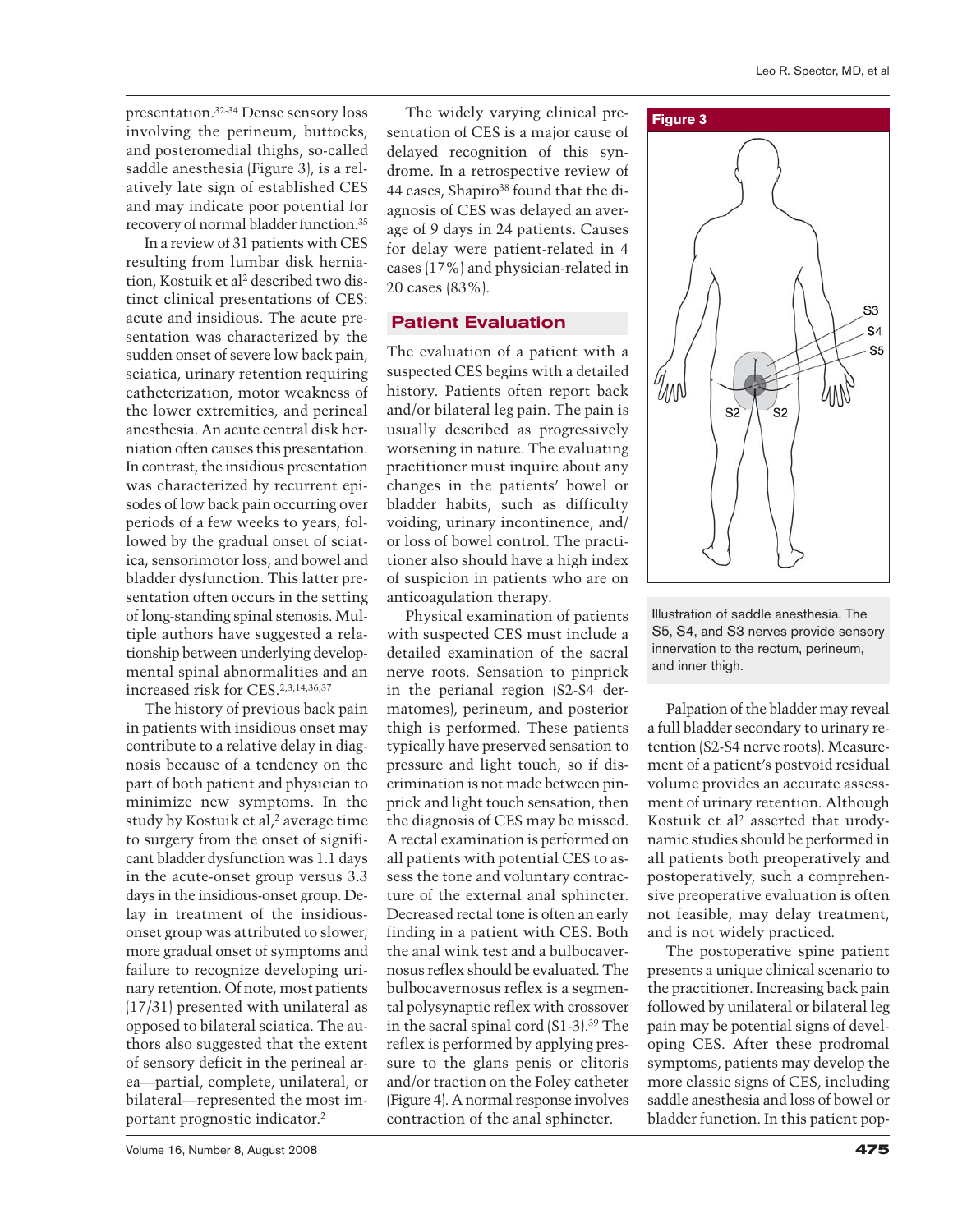ulation, many of these early symptoms are attributed to the expected postoperative course. Therefore, the treating clinician must have a high index of suspicion in the postoperative spine patient who has increasing back and/or leg pain and difficulty voiding. The clinician also should have a high index of suspicion in

anticoagulated patients.

The evaluation of spine patients may be complicated by psychological factors. In the acute care setting, in which clinicians are often confronted with patients with complex presentations, it is important that the early signs of a developing CES not be falsely



Illustration of the bulbocavernosus reflex. Stimulation of the glans penis or gentle traction on the Foley catheter to stimulate the bladder will cause contraction of the rectal/anal sphincter.

attributed to a psychological etiology.

## **Radiographic Evaluation**

Emergent diagnostic imaging should be performed to confirm the diagnosis of CES. However, when the diagnosis is strongly suspected and diagnostic tests are not available in a postoperative patient, it may be appropriate to forgo diagnostic studies and perform decompression surgery without additional preoperative imaging.

Magnetic resonance imaging (MRI) is the preferred imaging modality in evaluating patients with a suspected CES. MRI allows visualization of space-occupying lesions within the spinal canal as well as identification of ongoing compression of neural structures<sup>40</sup> (Figure 5). Lumbar myelography followed by computed tomography of the lumbar spine is indicated in patients unable to undergo MRI.<sup>41</sup> Regardless of the modality, diagnostic imaging should be obtained in an expedient manner because the treatment of CES requires urgent decompression.

# MM 3 CM B  $\mathbf{c}$ Δ

Images from a patient who presented with the acute onset of back and bilateral leg pain and urinary incontinence. Axial **(A)** and sagittal **(B)** T2-weighted MRI scans of large central disk herniation at the L4-L5 level. **C**, Clinical photograph of disk material removed from patient.

**Figure 5**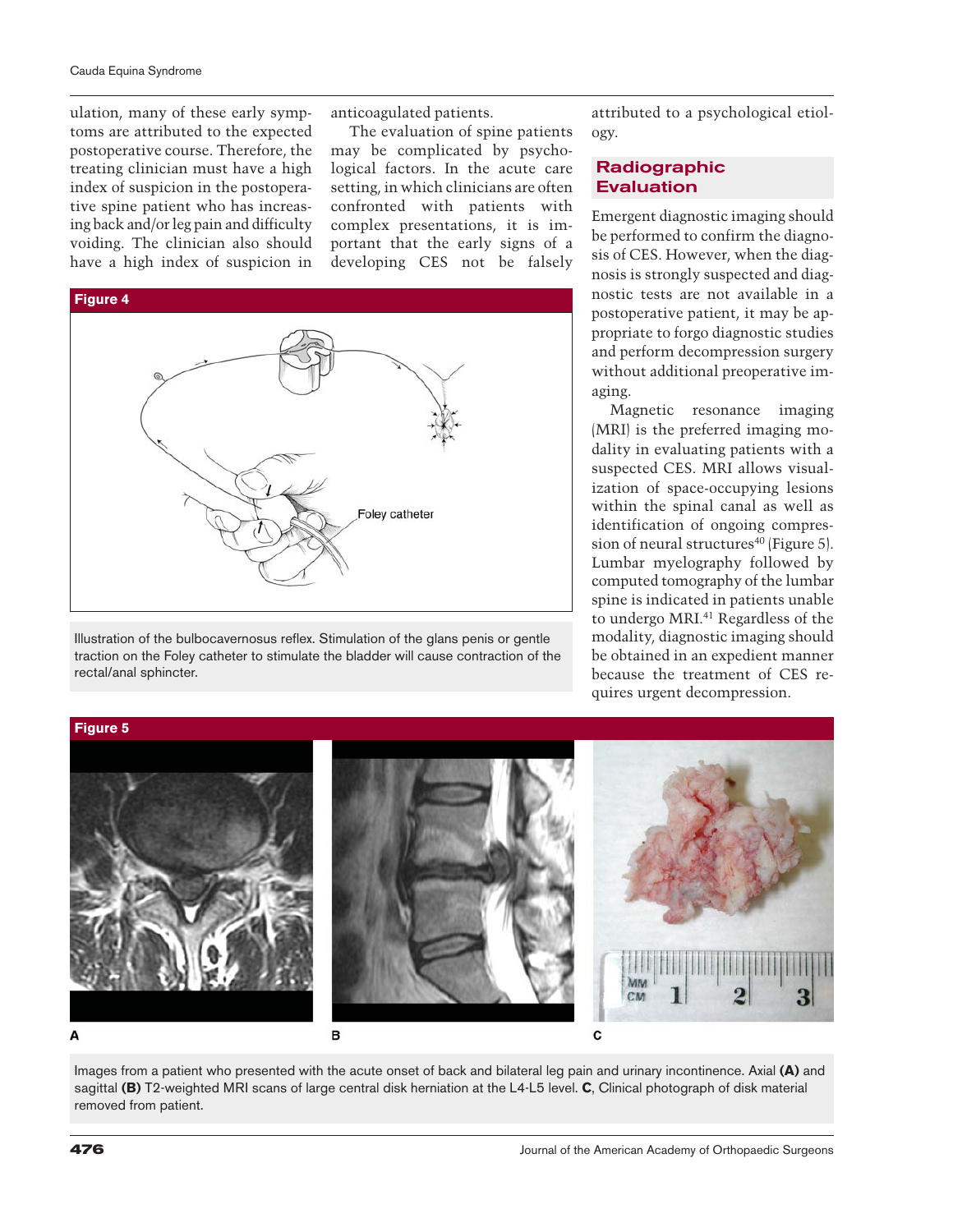## **Treatment**

Consensus exists that the most appropriate treatment of CES in medically suitable patients is surgical exploration and decompression of any compressive lesions. Recommended procedures range from simple microdiskectomy to a wide laminectomy, diskectomy, and open inspection of the nerve roots within the dural sac.2,36,42 Although no study has demonstrated convincingly the superiority of one specific surgical approach over another, it is reasonable to recommend that steps be taken during surgery to minimize the amount of manipulation of potentially damaged neural tissue that occurs. This may require a more generous laminectomy than might otherwise be performed for an uncomplicated disk herniation.

## **Timing of Surgery**

The optimal timing of surgery following diagnosis of CES remains a topic of great controversy.2,4,23,36,38,42-45 Traditional practice has been to proceed with surgical decompression in a timely fashion, preferably within 24 hours.

Kostuik et al<sup>2</sup> performed a retrospective review of CES and found no correlation between the timing of surgery and the extent of neurologic or bladder recovery. However, despite a conclusion that decompression did not have to be performed within 6 hours, the recommendation was made that surgery be performed as soon as possible to prevent further potential progression of neurologic deficits.2

The relationship between timing of decompression and clinical outcome following CES was specifically addressed by a meta-analysis performed by Ahn et al.4 They found statistically significant improvement in neurologic outcome in patients treated within 48 hours versus those treated more than 48 hours after the onset of CES. However, there

was no statistically significant improvement in neurologic outcome in patients treated within 24 hours of onset and those who were treated between 24 and 48 hours. The authors concluded that patients should be treated urgently (within 48 hours) but that there was no benefit to emergent (within 24 hours) surgical decompression.4 Similarly, Shapiro38 demonstrated improvement in outcome when decompression was performed within 48 hours.

Shapiro<sup>3</sup> reviewed a case series of 14 patients surgically treated for CES, 13 of whom were incontinent at the time of surgery. He found that all 7 patients who underwent surgery within 48 hours of presentation regained bladder continence, whereas only 3 of 6 patients who underwent surgery later than 48 hours after presentation regained continence. The author therefore recommended that surgery be performed within 24 to 48 hours of onset. However, again, no statistical analysis of the data was performed.3

It is our opinion that surgery should be performed in an urgent manner within 48 hours of the onset of symptoms. Given the difficult nature of determining the precise time of onset of symptoms, a surgeon would not be faulted for performing emergent surgery within 24 hours. However, the current literature does not demonstrate improved outcomes with surgery performed within 24 hours as opposed to within 48 hours.2-4,38

## **Outcome**

In a report of five cases of CES in 1966, Schaeffer<sup>42</sup> stated that recovery of any lost neurologic function is very unlikely when a total cauda equina lesion has been present for more than a few hours. However, more recent studies have demonstrated more encouraging results.<sup>2,36</sup> In a review, Buchner and Schiltenwolf43 found that 17 of 22 patients undergoing diskectomy for CES regained complete urinary function. Thirteen of 17 patients with motor deficits recovered full motor function, 14 of 21 with sensory deficits regained normal sensation, and 13 of 15 with perianal anesthesia regained perineal sensation.

Shapiro3 reported urodynamic data in patients following surgical treatment. Among 9 patients who regained functional continence, residual bladder volume at 6 weeks ranged from 0 to 110 ml and was negligible in 8 patients by 6 months. The remaining patient demonstrated negligible volumes at between 9 months and 1 year. Among four patients who remained incontinent and continued to require intermittent catheterization, one demonstrated improvement in detrusor urinae muscle function but suffered a persistently weak sphincter.3

Persistent sexual dysfunction also commonly occurs. In men, dysfunction can range from decreased penile sensation to erectile dysfunction. Women may experience decreased sensation or urinary incontinence during intercourse. In the series reported by Kostuik et al,<sup>2</sup> 8 of 31 patients (26%) reported persistent sexual dysfunction when last seen, whereas sexual dysfunction persisted in 50% of the patients reported by Shapiro.3 Recovery from these disorders can be protracted and continue for several years.2,3

In the meta-analysis of Ahn et al,4 preoperative chronic back pain was associated with poorer outcomes in both urinary and rectal function. As well, preoperative rectal dysfunction was associated with worsened outcome in urinary continence. In addition, increasing age was associated with poorer postoperative sexual function. Significant differences were found in the resolution of sensory and motor deficits as well as urinary and rectal function in patients treated within 48 hours compared with those treated more than 48 hours after onset of symptoms. There was no difference with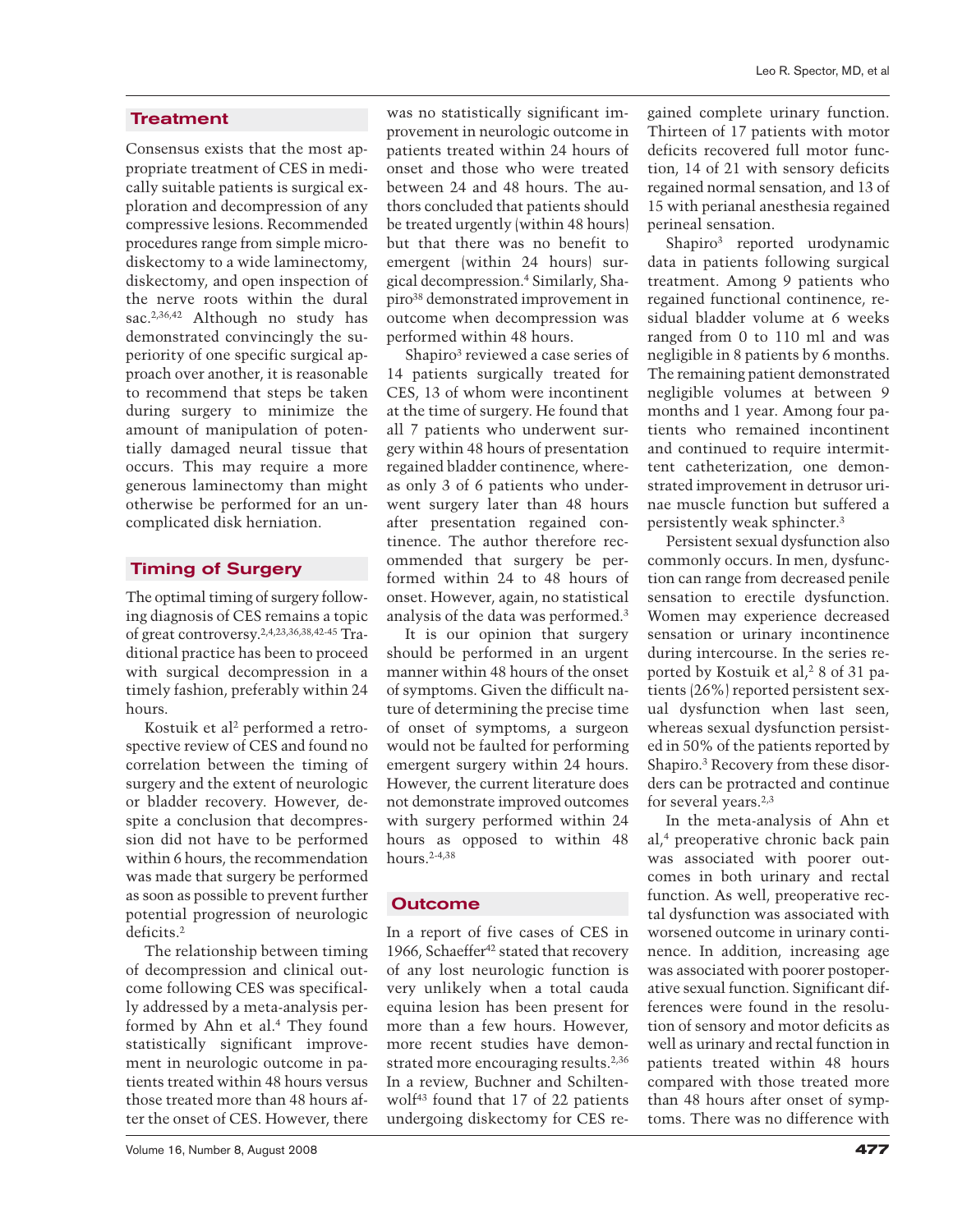#### **Table 2**

## **Odds Ratios\* and** *P* **Values for Various Outcomes in Patients Decompressed After 48 Hours Versus Before 48 Hours**

| Outcome                             | Odds Ratio | P value |
|-------------------------------------|------------|---------|
| Resolution of pain                  | 0.51       | 0.338   |
| Resolution of sensory<br>deficit    | 3.45       | 0.005   |
| Resolution of motor<br>deficit      | 9.09       | 0.001   |
| Resolution of urinary<br>deficit    | 2.5        | 0.01    |
| Resolution of sexual<br>dysfunction | 3.85       | 0.09    |
| Resolution of rectal<br>dysfunction | 9.09       | 0.003   |

\* Probability of a positive outcome with a positive risk factor

Reproduced with permission from Ahn UM, Ahn NU, Buchowski JM, Garrett ES, Sieber AN, Kostuik JP: Cauda equina syndrome secondary to lumbar disk herniation: A meta-analysis of surgical outcomes. *Spine* 2000;25:1515-1522.

regard to resolution of pain or sexual dysfunction (Table 2).

### **Summary**

CES is an uncommon diagnosis that carries the potential for significant permanent disability. It is generally agreed that patients with CES should undergo spinal decompression in a timely manner, although the exact timing of treatment remains a matter of debate. To facilitate treatment of these patients, physicians must be able to recognize the early signs and symptoms of CES. In evaluating patients with low back pain or sciatica, screening for any bowel or bladder dysfunction, lower extremity motor weakness or sensory disturbance, or saddle anesthesia is essential. In the postoperative spine patient, physicians must be cognizant of the fact that increasing back and/or leg pain, especially in the setting of urinary retention, may be early signs of a developing CES. Once CES is diagnosed, urgent surgical decompression should be performed within 48 hours. A better understanding of CES will enable physicians to promptly diagnosis and treat it as well as avoid the potentially disastrous complications that can arise with a delay in diagnosis.

## **References**

*Evidence-based Medicine*: Most of the following references are level III/ IV case reports and case-control cohort studies. References 18-23 and 39 are level I/II prospective, randomized studies. References 5 and 40 are expert opinion.

Citation numbers printed in **bold type** indicate references published within the past 5 years.

- 1. Mixter WJ, Barr JS: Rupture of the intervertebral disc with involvement of the spinal canal. *N Engl J Med* 1934; 211:210-215.
- 2. Kostuik JP, Harrington I, Alexander D, Rand W, Evans D: Cauda equina syndrome and lumbar disc herniation. *J Bone Joint Surg Am* 1986;68: 386-391.
- 3. Shapiro S: Cauda equina syndrome secondary to lumbar disc herniation. *Neurosurgery* 1993;32:743-747.
- 4. Ahn UM, Ahn NU, Buchowski JM, Garrett ES, Sieber AN, Kostuik JP: Cauda equina syndrome secondary to lumbar disc herniation: A metaanalysis of surgical outcomes. *Spine* 2000;25:1515-1522.
- **5**. Kostuik JP: Medicolegal consequenc-

es of cauda equina syndrome: An overview. *Neurosurg Focus* 2004;16:e8.

- 6. Haldeman S, Rubinstein SM: Cauda equina syndrome in patients undergoing manipulation of the lumbar spine. *Spine* 1992;17:1469-1473.
- 7. Prusick VR, Lint DS, Bruder WJ: Cauda equina syndrome as a complication of free epidural fat-grafting. *J Bone Joint Surg Am* 1988;70:1256-1258.
- 8. Friedman J, Whitecloud TS: Lumbar cauda equina syndrome associated with the use of gelfoam: Case report. *Spine* 2001;26:E485-E487.
- 9. Shekelle PG, Adams AH, Chassin MR, et al: Spinal manipulation for low-back pain. *Ann Intern Med* 1992;117:590-598.
- **10**. Lewandrowski KU, McLain RF, Lieberman I, Orr D: Cord and cauda equina injury complicating elective orthopedic surgery. *Spine* 2006;31:1056- 1059.
- 11. Spangfort EV: The lumbar disc herniation: A computer aided analysis of 2,504 operations. *Acta Orthop Scand Suppl* 1972;142:1-95.
- 12. Kardaun JW, White LR, Shaffer WO: Acute complications in patients with surgical treatment of lumbar herniated disc. *J Spinal Disord* 1990;3:30-38.
- 13. McLaren AC, Bailey SI: Cauda equina syndrome: A complication of lumbar discectomy. *Clin Orthop Relat Res* 1986;204:143-149.
- 14. Henriques T, Olerud C, Petren-Mallmin M, Ahl T: Cauda equina syndrome as a postoperative complication in five patients operated for lumbar disc herniation. *Spine* 2001; 26:293-297.
- 15. Nishi S, Hashimoto N, Takagi Y, Tsukahara T: Herniation and entrapment of a nerve root secondary to an unrepaired small dural laceration at lumbar hemilaminectomies. *Spine* 1995; 20:2576-2579.
- 16. Kothbauer KF, Seiler RW: Transdural cauda equina incarceration after microsurgical lumbar discectomy: Case report. *Neurosurgery* 2000;47:1449- 1451.
- 17. McCulloch JA, Transfeldt E: Macnab's Backache, ed 3. Baltimore, MD, Williams & Wilkins, 1997.
- 18. Parke WW, Gammell K, Rothman RH: Arterial vascularization of the cauda equina. *J Bone Joint Surg Am* 1981;63:53-62.
- 19. Olmarker K, Rydevik B, Holm S, Bagge U: Effects of experimental graded compression on blood flow in spinal nerve roots: A vital microscopic study on the porcine cauda equina. *J Orthop Res* 1989;7:817-823.
- 20. Olmarker K, Rydevik B, Hansson T, Holm S: Compression-induced changes